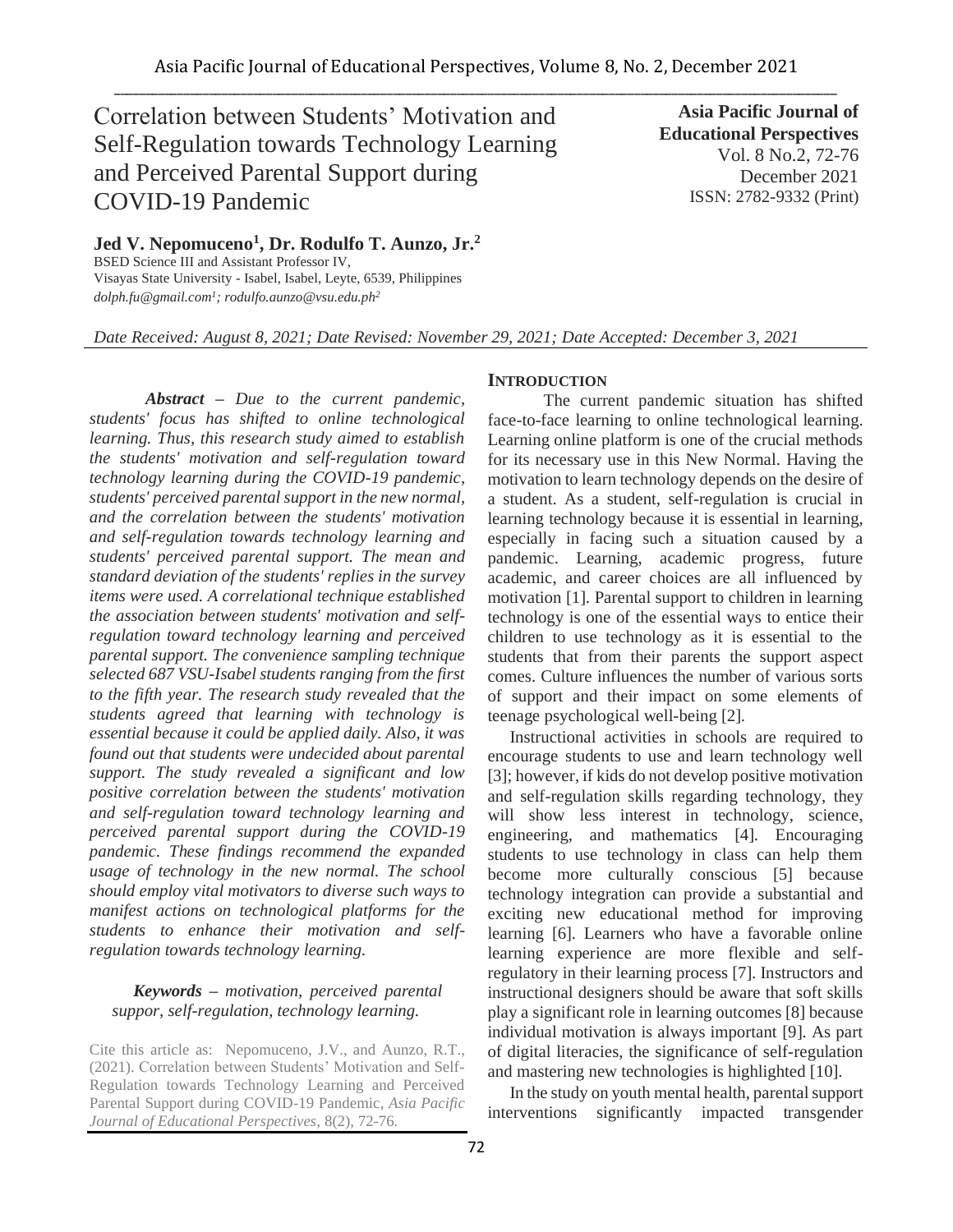youth's mental health [11]. Parental involvement is critical in inspiring children to enhance their academic performance [12]. For a child's confidence, perceived worth, and self-sufficiency in school, receiving emotional support and active involvement from parents is equally crucial [13]. Increased parental involvement has been linked to increased student achievement, improved parent and teacher satisfaction, and a more positive school climate [14]. Research findings imply that parental support and pressure are important factors to consider when maximizing children's extracurricular participation [15].

The parental support to students' computer usage in this COVID-19 pandemic is explored in this study and associated with students' motivation and self-regulation towards technology learning. This study will provide a baseline for future research on students' parental support, motivation, and self-regulation towards technology learning.

## **OBJECTIVES OF THE STUDY**

This study aimed to determine the students' motivation and self-regulation toward technological learning and perceived parental support during the COVID-19 pandemic. It also established the correlation between the students' motivation and selfregulation toward technology learning and students' perceived parental support. It served as a springboard for future scholars in the development of studies in the same subject.

## **MATERIALS AND METHODS**

## **Research Design**

 A quantitative non-experimental descriptive correlational research design was employed in this study. This study presented an overview of the present status. At the same time, it aimed to establish the relationship between the students' motivation and selfregulation towards technology learning and perceived parental support among six hundred eighty-seven (687) students of Visayas State University - Isabel (VSU-Isabel).

## **Participants**

The study participants were  $1<sup>st</sup>$  to  $5<sup>th</sup>$ -year students of Visayas State University-Isabel 1during the first semester of AY 2020-2021. They were chosen using the convenience sampling technique, and participants were notified via text messages, emails, and messenger. Six hundred and eighty-seven students answered an online survey using a Google form from

February 16 to 24, 2021. On February 25, 2021, the data were retrieved and analyzed.

Table 1 shows the participants' demographic characteristics. It reveals that women make up the majority of the participants (67.97%).

| 10001                | Frequency | $\frac{1}{2}$<br>Percentage |
|----------------------|-----------|-----------------------------|
| <b>Sex</b>           |           |                             |
| Male                 | 220       | 32.02                       |
| Female               | 467       | 67.97                       |
| Age                  |           |                             |
| 20 and below         | 302       | 43.96                       |
| $21 - 30$            | 364       | 52.98                       |
| 31 and above         | 21        | 3.06                        |
| Year Level           |           |                             |
| $1st$ year           | 181       | 26.34                       |
| $2nd$ year           | 179       | 26.05                       |
| $3rd$ year           | 174       | 25.32                       |
| 4 <sup>th</sup> year | 99        | 14.41                       |
| $5th$ year           | 54        | 7.86                        |
| Course               |           |                             |
| <b>BEEd</b>          | 128       | 18.63                       |
| <b>BPEd</b>          | 116       | 16.88                       |
| <b>BSAB</b>          | 115       | 16.74                       |
| <b>BSEd ENGLISH</b>  | 58        | 8.44                        |
| <b>BSEd MAPEH</b>    | 18        | 2.62                        |
| <b>BSEd MATH</b>     | 46        | 6.69                        |
| <b>BSEd SCIENCE</b>  | 32        | 4.65                        |
| <b>BSIE</b>          | 57        | 8.29                        |
| <b>BSIT</b>          | 39        | 5.67                        |
| <b>BSME</b>          | 78        | 11.35                       |

Furthermore, 53% of the participants are between the ages of 21 and 30. The courses of the participants were Bachelor of Elementary Education (BEED - 18.63%), Bachelor of Physical Education (BPED - 16.88%), Bachelor of Science in Agribusiness (BSAB - 16.74%), Bachelor of Science in Education major in English (BSED English - 8.44%), Bachelor of Secondary Education major in Music, Arts, PE, and Health (BSED MAPEH - 2.62%), Bachelor of Secondary Education major in Math (BSED Math - 6.69%), Bachelor of Secondary Education major in Science (BSED Science - 4.65%), Bachelor of Industrial Engineering (BSIE - 8.29%), Bachelor of Information Technology (BSIT - 5.67%), and Bachelor of Science in Mechanical Engineering (BSME - 11.35%).

#### **Research Instruments**

A survey questionnaire was the instrument utilized in the study, which was composed of the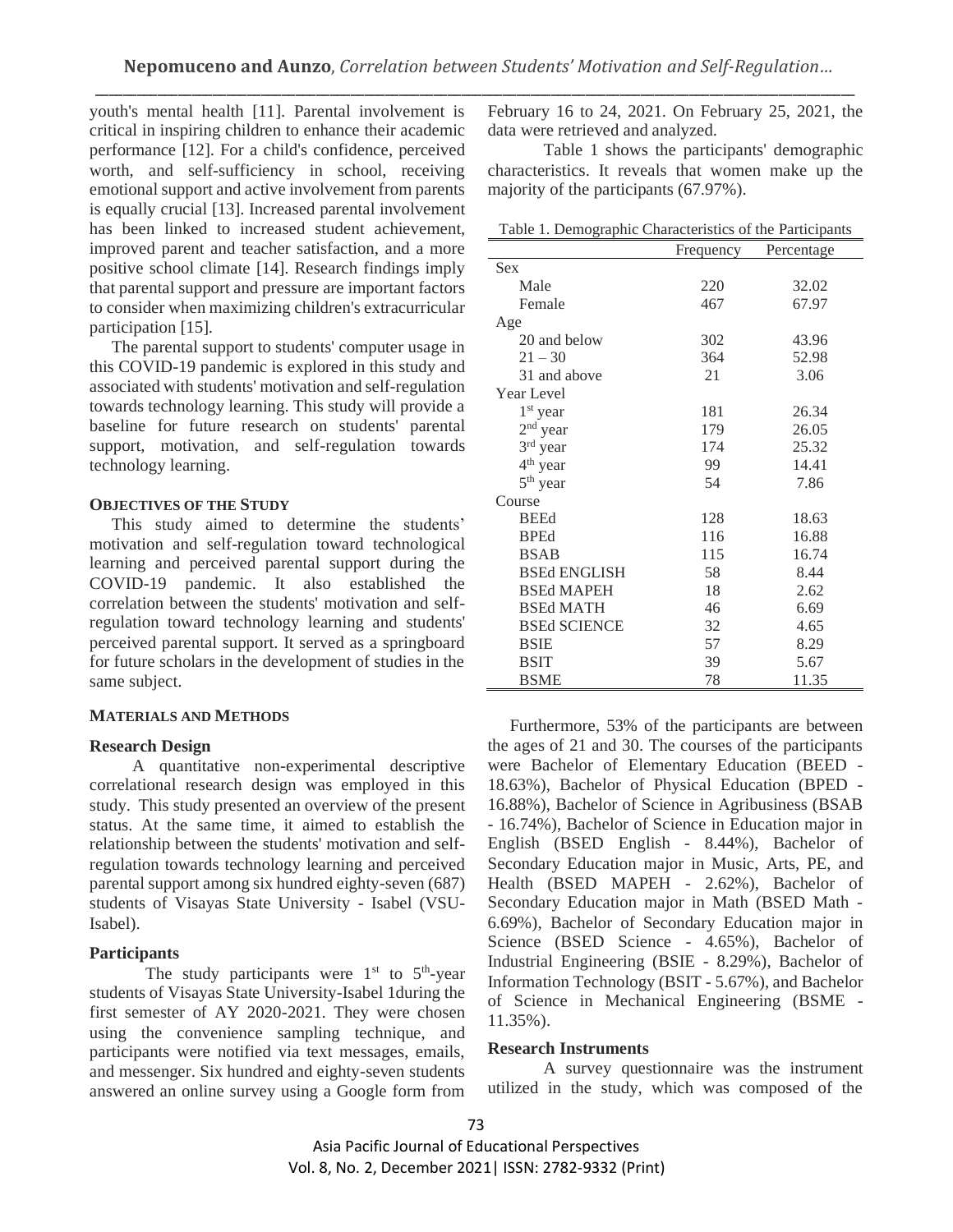following parts; (1) Demographics, (2) Motivation and Self-Regulation towards Technology Learning, and (3) Perceived Parent Support. The demographic characteristic included the respondents' sex, age, course, and year level. This survey was web-based and administered using Google Form. The Motivational Beliefs and Social Support (MBSS) consisted of 17 questions divided into four sections: Computer Self-Efficacy Belief, Computer Value Belief, Perceived Parental Support and Perceived Peer Support. In this study, the perceived parent support section was utilized.

The second part of the survey questionnaire consisted of 10 questions about motivation and selfregulation towards technology learning which was adapted from the study Validation of an Instrument to Measure Students' Motivation and Self-Regulation towards Technology Learning [4], whose validity and reliability of the instrument was being established. The motivation and self-regulation towards technology learning surveys were measured on a 5-point Likert scale (5 as strongly agree, 4 as agree, 3 as undecided, 2 as disagree, and 1 as strongly disagree). The third part of the survey questionnaire comprised of 5 questions related to perceived parent support which was adapted from the study Gender issues in technology use: Perceived social support, computer self-efficacy and value beliefs, and computer use beyond school [16], which validity and reliability were established in the study. The perceived parent support was measured on a 5-point Likert scale (5 as strongly agree, 4 as agree, 3 as undecided, 2 as disagree, and 1 as strongly disagree)*.* 

# **Data Analysis**

 The study utilized a Pearson's r correlational approach to measure the relationship between motivation and self-regulation towards technology learning and perceived parent support. The study used the SPSS and WarpPLS to compute the correlation coefficient. The study also utilized the mean and standard deviation to establish the descriptive data on the survey questionnaires' responses.

# **Ethical Considerations**

 The study adheres to the voluntary participation of students in responding to the instruments in this study. The responses were kept with strict confidentiality to protect the identity of the participants.

# **RESULTS AND DISCUSSION**

|  |  |  | Table 2. The level of Motivation and Self-Regulation towards Technology Learning |  |  |
|--|--|--|----------------------------------------------------------------------------------|--|--|
|  |  |  |                                                                                  |  |  |

| Items                                                                                   | Mean | <b>SD</b> | Description |
|-----------------------------------------------------------------------------------------|------|-----------|-------------|
| 1. Whether the technology content is difficult or manageable, I am sure that I can      | 3.40 | 0.80      | Undecided   |
| understand it.                                                                          |      |           |             |
| 2. When I am being taught with technology, I can understand the concepts very well.     | 3.44 | 0.77      | Undecided   |
| 3. Technology topics are easy for me.                                                   | 3.11 | 0.80      | Undecided   |
| 4. I usually do well using technology.                                                  | 3.40 | 0.80      | Undecided   |
| 5. I can complete difficult work if I try.                                              | 3.67 | 0.78      | Agree       |
| 6. I think learning with technology is essential because I can use it in my daily life. | 3.83 | 0.73      | Agree       |
| 7. I think that learning with technology is essential because it stimulates my          | 3.68 | 0.72      | Agree       |
| thinking.                                                                               |      |           |             |
| 8. I think that it is essential to learn how to solve problems with technology.         | 3.62 | 0.75      | Agree       |
| 9. I think that it is essential to participate in inquiry activities with technology.   | 3.63 | 0.70      | Agree       |
| 10. It is essential to have the opportunity to satisfy my curiosity when learning with  | 3.77 | 0.71      | Agree       |
| technology.                                                                             |      |           |             |
| <b>Overall Mean Rating</b>                                                              | 3.56 | 0.76      | Agree       |

*Interval: 4.3 - 5.0 (Strongly Agree); 3.5 - 4.2 (Agree); 2.7 - 3.4 (Undecided); 1.9 - 2.6 (Disagree); 1.0 - 1.8(Strongly Disagree)*

Table 2 shows the results of students' responses on motivation and self-regulation towards technology learning survey. It revealed an overall mean of 3.56 which means that the students *agreed* about their motivation and self-regulation towards technology learning. Among the ten statements, statement 6 bears the highest mean of 3.83 (agree), "*I think learning with technology is essential because I can use it in my daily*  *life."* While the lowest mean is statement 3, *technology topics are easy for me,* with a mean of 3.11 (undecided). These findings revealed that the students of VSU-Isabel have a strong motivation and selfregulation towards technology learning during the COVID-19 pandemic. It implies that the students can work well with flexible learning using technology in this New Normal.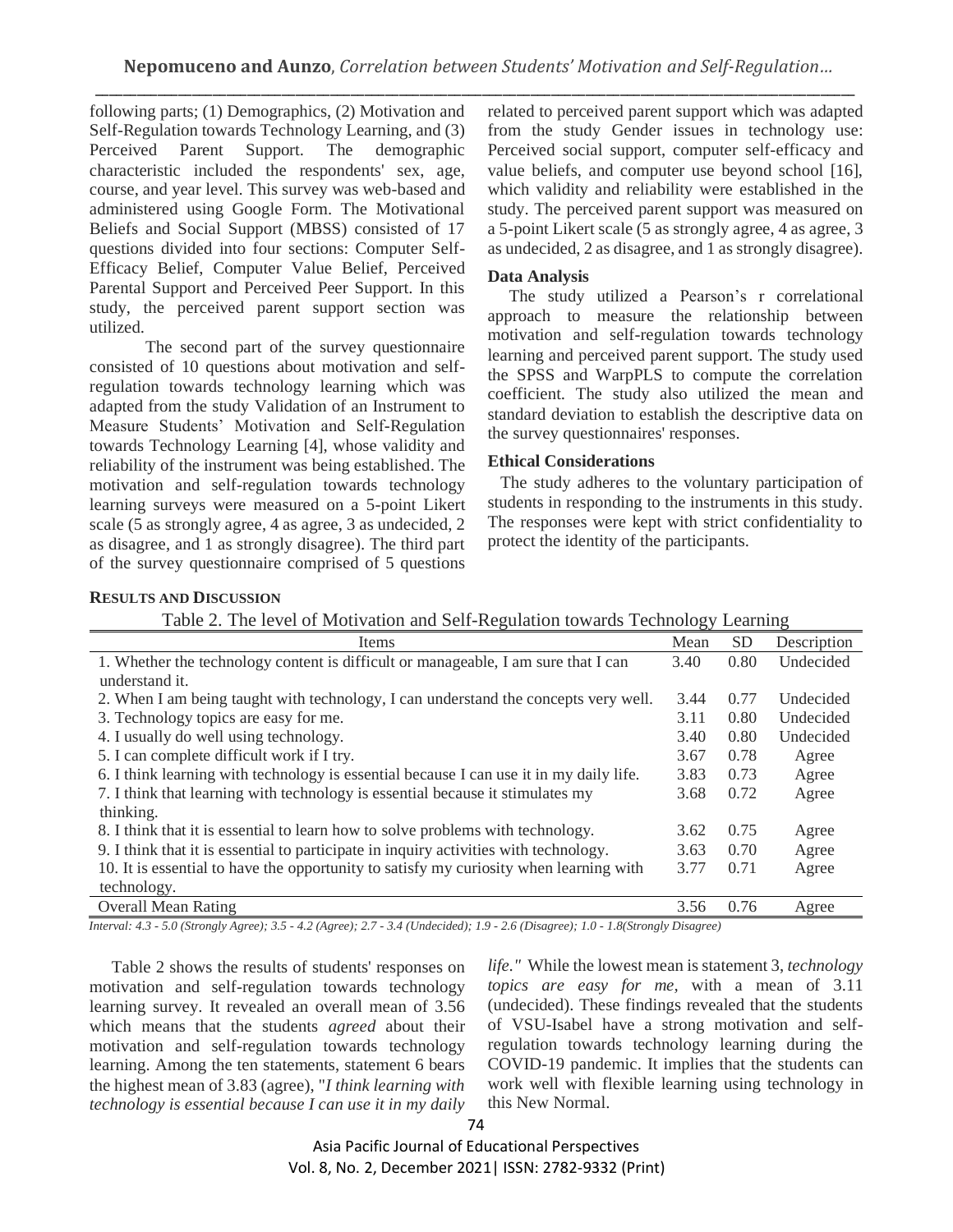| Table 3. The Level of Perceived Parent Support                     |      |           |            |  |  |  |
|--------------------------------------------------------------------|------|-----------|------------|--|--|--|
| Items                                                              | Mean | <b>SD</b> | Descriptio |  |  |  |
|                                                                    |      |           | n          |  |  |  |
| 1. My parents encourage me to use computers.                       | 3.25 | 0.89      | Undecided  |  |  |  |
| 2. My parents think that being good at computers is helpful for my | 3.55 | 0.93      | Agree      |  |  |  |
| future.                                                            |      |           |            |  |  |  |
| 3. My parents think that I can do well at computers.               | 3.51 | 0.87      | Agree      |  |  |  |
| 4. My parents are happy with my computer progress.                 | 3.46 | 0.83      | Undecided  |  |  |  |
| 5. My parents get involved when I use the computer.                | 3.07 | 0.96      | Undecided  |  |  |  |
| <b>Overall Mean Rating</b>                                         | 3.37 | 0.90      | Undecided  |  |  |  |
|                                                                    |      |           |            |  |  |  |

*Interval: 4.3 - 5.0 (Strongly Agree); 3.5 - 4.2 (Agree); 2.7 - 3.4 (Undecided); 1.9 - 2.6 (Disagree); 1.0 - 1.8(Strongly Disagree)*

Table 3 presents the students' responses to the perceived parental support survey. The table revealed an overall mean of 3.37 which means that the students were *undecided* about parental support. Among the five statements, item 2 bears the highest mean of 3.55 (agree), *"My parents think that being good at computers is helpful for my future"* and the lowest mean is statement 5, *my parents get involved when I use* 3.07 (undecided) computer. These findings revealed that the students of VSU-Isabel were **undecided** whether their parents supported them in terms of computer usage during the COVID-19 pandemic. It implies that parents of these students do not have an attachment with them in their engagement with the computer.

| Table 4. The correlation between the level of students |
|--------------------------------------------------------|
| Motivation and Self-Regulation towards Technology      |
| Learning and Perceived Parent Support                  |

| <b>Correlations</b> |                 |         |         |  |  |
|---------------------|-----------------|---------|---------|--|--|
|                     | PPaS            |         |         |  |  |
| <b>MSRT</b>         | Pearson         | 1       | $.497*$ |  |  |
| L                   | Correlation     |         | sk.     |  |  |
|                     | Sig. (2-tailed) |         | .000    |  |  |
|                     | N               | 687     | 687     |  |  |
| PPaS                | Pearson         | $.497*$ | 1       |  |  |
|                     | Correlation     | sk.     |         |  |  |
|                     | Sig. (2-tailed) | .000    |         |  |  |
|                     | N               |         |         |  |  |

\*\* Correlation is significant at the 0.01 level (2 tailed).

Table 4 presents the correlation between students' Motivation and Self-Regulation towards Technology Learning (MSRTL) and Perceived Parental Support (PPaS). Using the alpha level (0.05) and degree of freedom (685), the critical value in the r-table and found 0.079. Table 4 shows that Pearson  $r(0.497)$  is

greater than the r-tabled value (0.079); thus, the null hypothesis is rejected. It means a significant positive relationship between students' motivation and selfregulation towards technology learning and perceived parental support. It further implies that parents' support is positively associated with their motivation and selfregulation towards technology learning.

### **CONCLUSION AND RECOMMENDATION**

The students at VSU-Isabel have a strong motivation and self-regulation towards technology learning during the COVID-19 pandemic. Indeed, the students firmly believe that learning with technology is essential because it can be used daily. They also believed that computers are helpful and necessary, as most jobs demand computer abilities. The students found learning with the aid of technology essential, especially during this COVID-19 pandemic with no face-to-face interaction. Additionally, the students were undecided about their parental support during this COVID-19 pandemic, and it implies that their parents do not have engagement with them in terms of computer usage. The students believed that parental support in using technology could maximize and boost their confidence about the need and essential use of technology for future benefit.

 The study shows that motivation and self-regulation towards technology learning and perceived parental support have a significant positive correlation. It implies that parental support to students on computer usage has a significant association with students' motivation and self-regulation towards technology learning. Further, it shows that if parental support for students' computer usage is high, students' motivation and self-regulation towards technology learning are also high.

These findings suggest the following recommendations to VSU- Isabel: expand the usage of technology in the new normal; the school should employ

Asia Pacific Journal of Educational Perspectives Vol. 8, No. 2, December 2021| ISSN: 2782-9332 (Print)